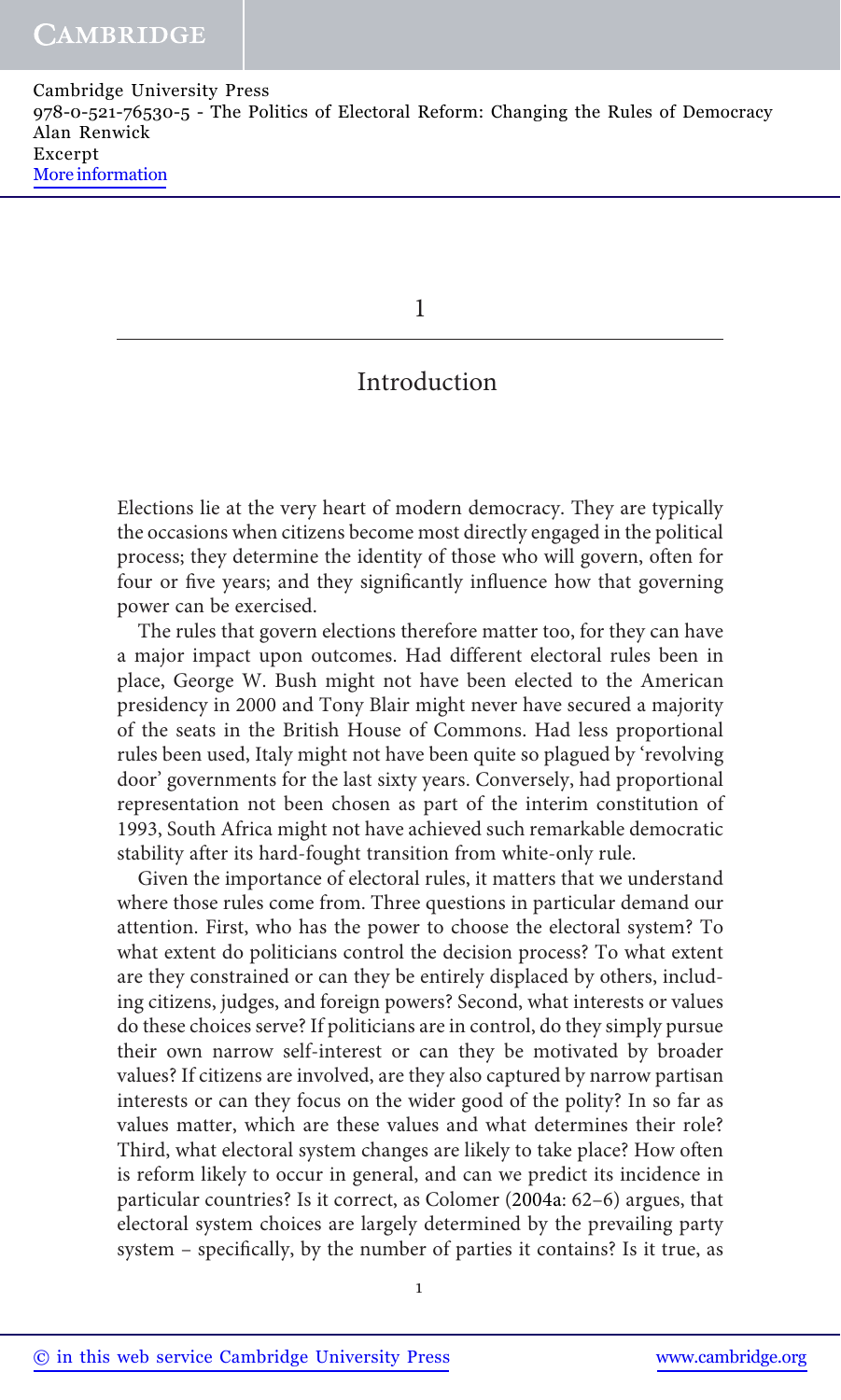Cambridge University Press

978-0-521-76530-5 - The Politics of Electoral Reform: Changing the Rules of Democracy Alan Renwick Excerpt

[More information](http://www.cambridge.org/9780521765305)

## 2 **introduction**

Colomer (2004a: 55–62) again contends, that there is a general drift in the direction of more proportional systems?

These are all big questions. They can be approached using multiple methods, and no single method is likely to yield answers that entirely exhaust our curiosity. Three approaches in particular can be distinguished. One uses formal theory to derive precise hypotheses that can subsequently be tested against reality. This approach has been fruitfully exploited by Benoit (2004), Boix (1999), Colomer (2004a, 2005), and Iversen and Soskice (2006). The second employs evidence, whether statistical or qualitative, from a large number of cases. Boix (1999) and Colomer (2004a, 2005) test their theoretical hypotheses against such data. Gallagher (2005) and Katz (2005) employ inference from broad surveys of cases to ground a variety of propositions. The third uses intensive analysis of a smaller range of cases in order to tease out mechanisms that are harder to discern at higher generality. Notable examples include Birch et al. (2002) on post-communist countries, Reilly (2006) on the Asia-Pacific, Mozaffar (1998) on Africa, and Rahat (2008) on Israel in comparative perspective.

Except in single case studies, the last of these three methods has not been used extensively to study reforms in established democracies. But it should be, and this is the method and the empirical focus that I adopt in this book. As I shall argue, the answers we can develop to the questions stated above are enriched greatly if we engage with the complexity and contingency of diverse electoral reform processes. Specifically, the conventional answers to these questions are that politicians dominate the choice of electoral system, that in doing so they pursue their own power interests, and that this implies both a strong connection from the number of parties to the choice of electoral system and a general trend towards the adoption of more proportional systems. I argue that these answers are either wrong or too simple. In fact, ordinary citizens have considerable influence too, conceptions of the public interest can matter, the link from the party system to the electoral system is complex, and there is no clear trend – at least in established democracies – towards greater proportionality.

I focus on major changes in electoral systems. Electoral law comprises enormously many elements, including who has the right to vote or run for office, how voters are registered, who conducts elections following what administrative procedures, how campaigns are financed, how people vote, what preferences voters can express, and how votes are translated into seats (on many of these aspects, see Massicotte, Blais, and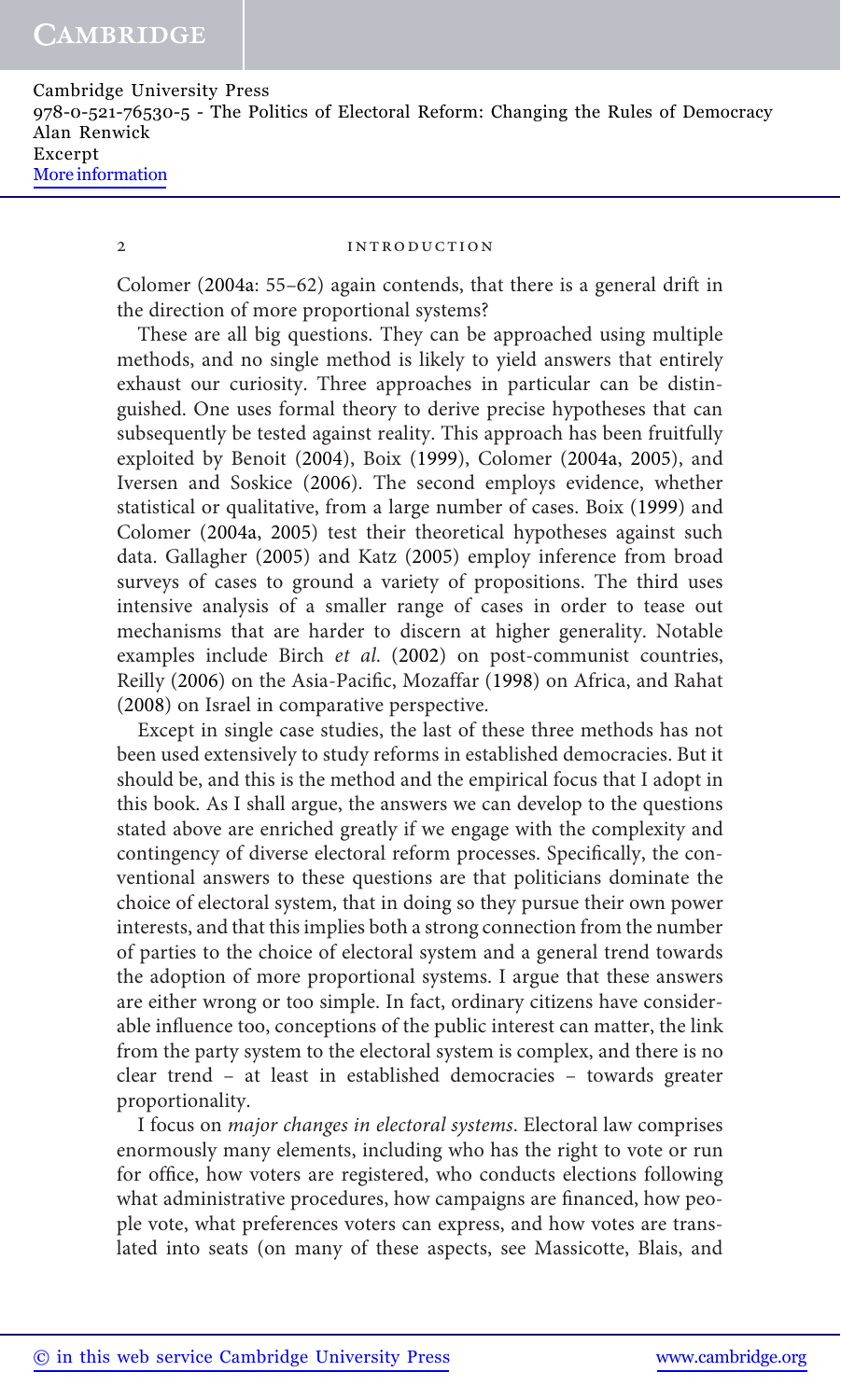## introduction 3

Yoshinaka 2004). I cannot cover all of these here, and, in common with most electoral system scholars, I limit the inquiry to the last two elements, concerning the nature of the vote and its translation into seats. It is to these elements that the label of electoral system is typically given.

At the most general level, two types of electoral system can be distinguished. First, there are plurality or majority systems: those in which the candidate or candidates who gain the greatest number of votes in a voting district win the seat or seats available, while all others win nothing. Second, there are proportional systems: those in which the seats available are divided up between candidates or parties in proportion to the number of votes they win. Within each of these categories, however, further distinctions can be made, and some systems do not neatly fit either category. In this book, I employ a classification of fourteen different types of electoral system. This is based on a twelve-way classification developed by Reynolds, Reilly, and Ellis (2005: 35–118), to which I add two further categories – bonus-adjusted systems and cumulative vote – into which some of the cases I discuss fall. These fourteen types are listed in Table 1.1 and explained in the Appendix. I define major electoral system change as a shift from one of these categories to another.

In analysing major electoral system changes, I focus primarily on reforms to the systems used to elect national legislative lower houses. I do not consider changes at sub- or supra-national levels, such as the adoption of mixed-member proportional (MMP) systems for elections to the Scottish Parliament and Welsh Assembly and list proportional representation (list PR) for British elections to the European Parliament. Nor do I analyse upper house reforms – such as Japan's House of Councillors reform in 1982 – or changes in the method of choosing the head of government – notably, the direct election of the French president in 1962 and of the Israeli prime minister in 1992.

I also focus primarily upon reforms in established democracies. That electoral systems often change in the course of democratization is hardly surprising: some authoritarian states allow no legislative elections at all; in others, the electoral system inherited from authoritarian times may not be serviceable for the democratic future. Reforms in new or fragile democracies are also to be expected: these are countries where the institutional framework has not bedded down or is endangered by systemic instability. The association of electoral reform with democratization is illustrated by Figure 1.1, which charts in broad terms the number of cases of major electoral reform in non-authoritarian contexts since World War II. The chart has two peaks. The first, around the 1940s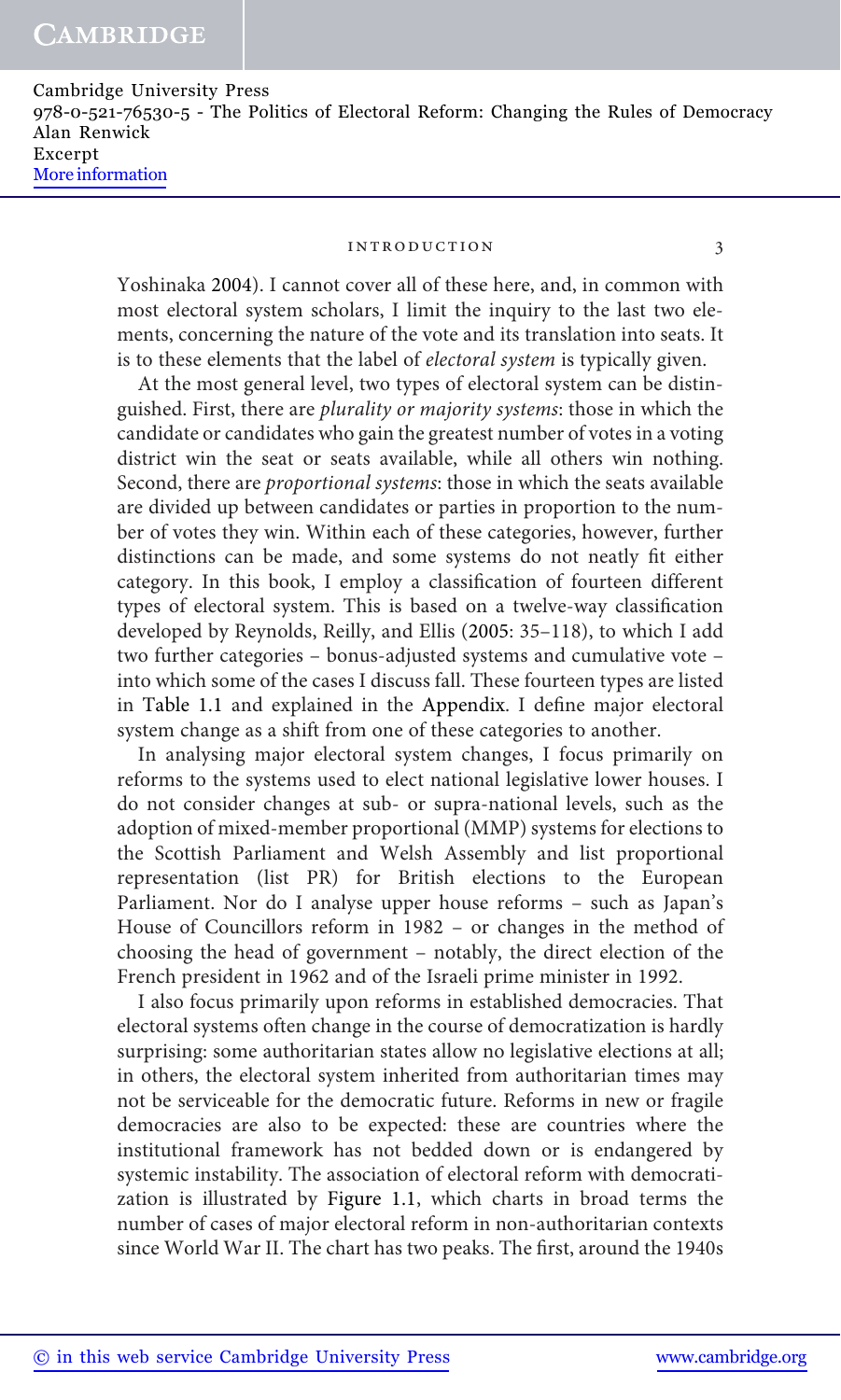#### 4 introduction

Table 1.1. Types of electoral system

| Plurality/majority systems                 |
|--------------------------------------------|
| Single-member plurality (SMP)              |
| Block vote (BV)                            |
| Party block vote (PBV)                     |
| Alternative vote (AV)                      |
| Two-round system (TRS)                     |
| Proportional systems                       |
| List proportional representation (list PR) |
| Single transferable vote (STV)             |
| Mixed systems                              |
| Mixed-member proportional systems (MMP)    |
| Mixed-member majoritarian systems (MMM)    |
| Bonus-adjusted systems (BA)                |
| Other systems                              |
| Single non-transferable vote (SNTV)        |
| Limited vote (LV)                          |
| Cumulative vote (CV)                       |
| Borda count (BC)                           |
|                                            |

Notes: Based on classification in Reynolds, Reilly, and Ellis (2005: 35–118). To their twelve categories two have been added: bonus-adjusted systems and cumulative vote. In accordance with widespread usage, two categories are relabelled: Reynolds, Reilly, and Ellis call single-member plurality 'first past the post (FPTP)' and mixedmember majoritarian systems 'parallel systems'.

and 1950s, encompasses the second wave of democratization that occurred immediately after World War II and through the following period of decolonization. The second, during the 1990s, is associated principally with the quickening of the third wave of democratization following the collapse of communism in East-Central Europe in 1989.

What is analytically most curious, however, is electoral reform in the context of stable democracy. Katz argued in 1980 that such reform was 'unlikely': major change 'seems likely only when, as in France after the Second World War or during the Algerian crisis, the nation seems on the verge of collapse' (Katz 1980: 123). Similarly, Nohlen argued a little later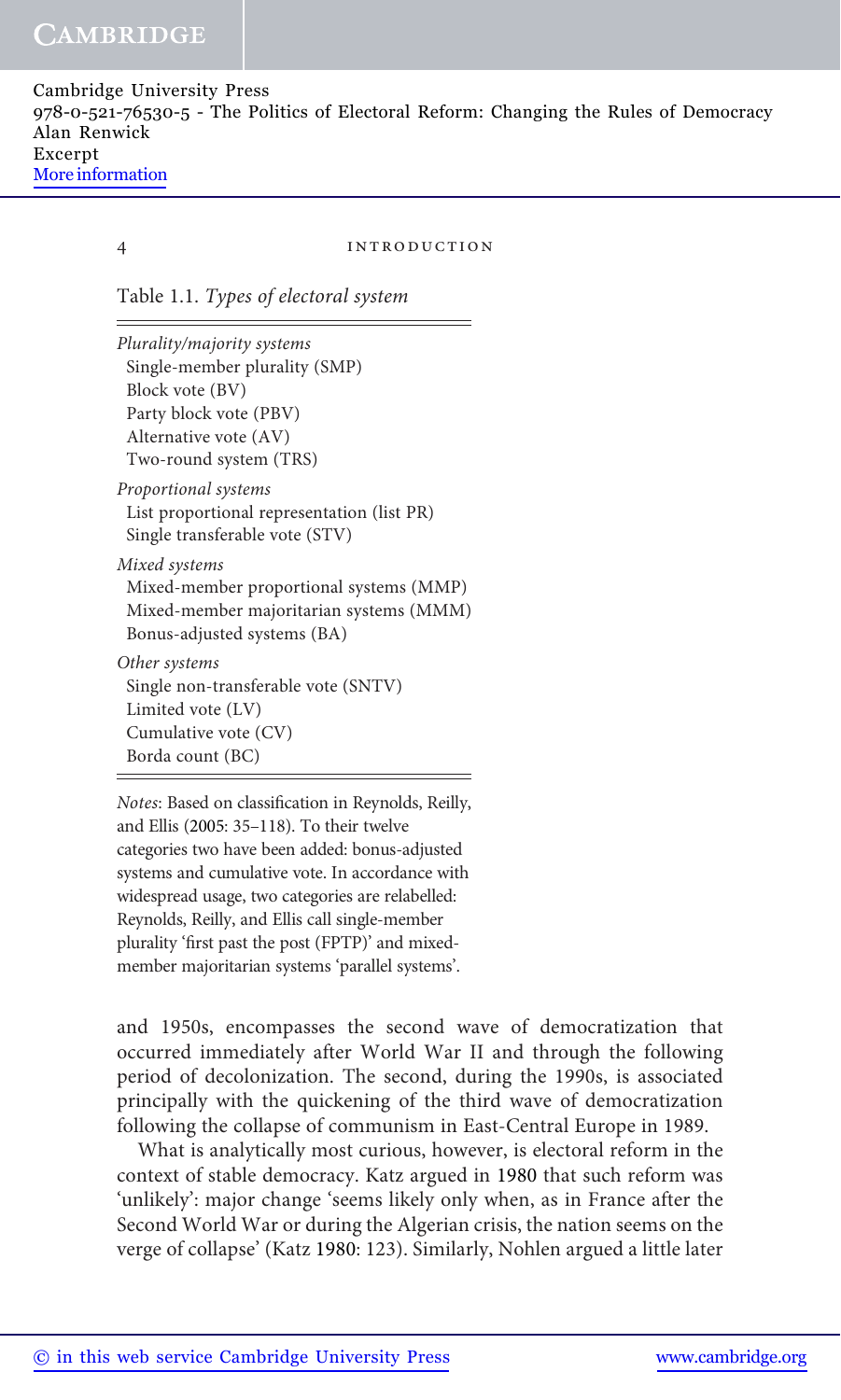introduction 5



Figure 1.1. Incidence of major electoral reform since World War II. Principal sources: Colomer (2004a: 74–6); EISA (2009); EJPR (1992–2007); Electoral Studies (2000–2009); IFES (2009); IPU (2009).

that 'Fundamental changes [to electoral systems] are rare and arise only in extraordinary historical situations' (Nohlen 1984: 217). He had in mind fundamental ruptures such as democratization in Spain and Portugal in the 1970s or the transition from the Fourth to the Fifth Republic in France in 1958. In the decades since Katz and Nohlen wrote, however, six episodes of major electoral reform have occurred in established democracies – defined stringently as those countries that were independent democratic states by the end of the second wave of democratization in 1962 (Huntington 1991: 16) and that have remained consolidated democracies ever since – without such ruptures. These cases are summarized in Table 1.2.

The two French cases in the mid-1980s may be thought relatively minor in historical perspective, involving as they did only a very short-lived deviation from the two-round system established at the birth of the Fifth Republic in 1958. At the time, however, they were highly contentious and had major implications for the structure of political competition. There is no doubting the significance of the remaining cases. Italians began to consider ways of reforming their unstable, corruption-ridden political system through electoral reform in the 1980s, leading to the abandonment of full list PR in 1993. The new system was a compromise that left few people happy, but repeated efforts to complete the reform effort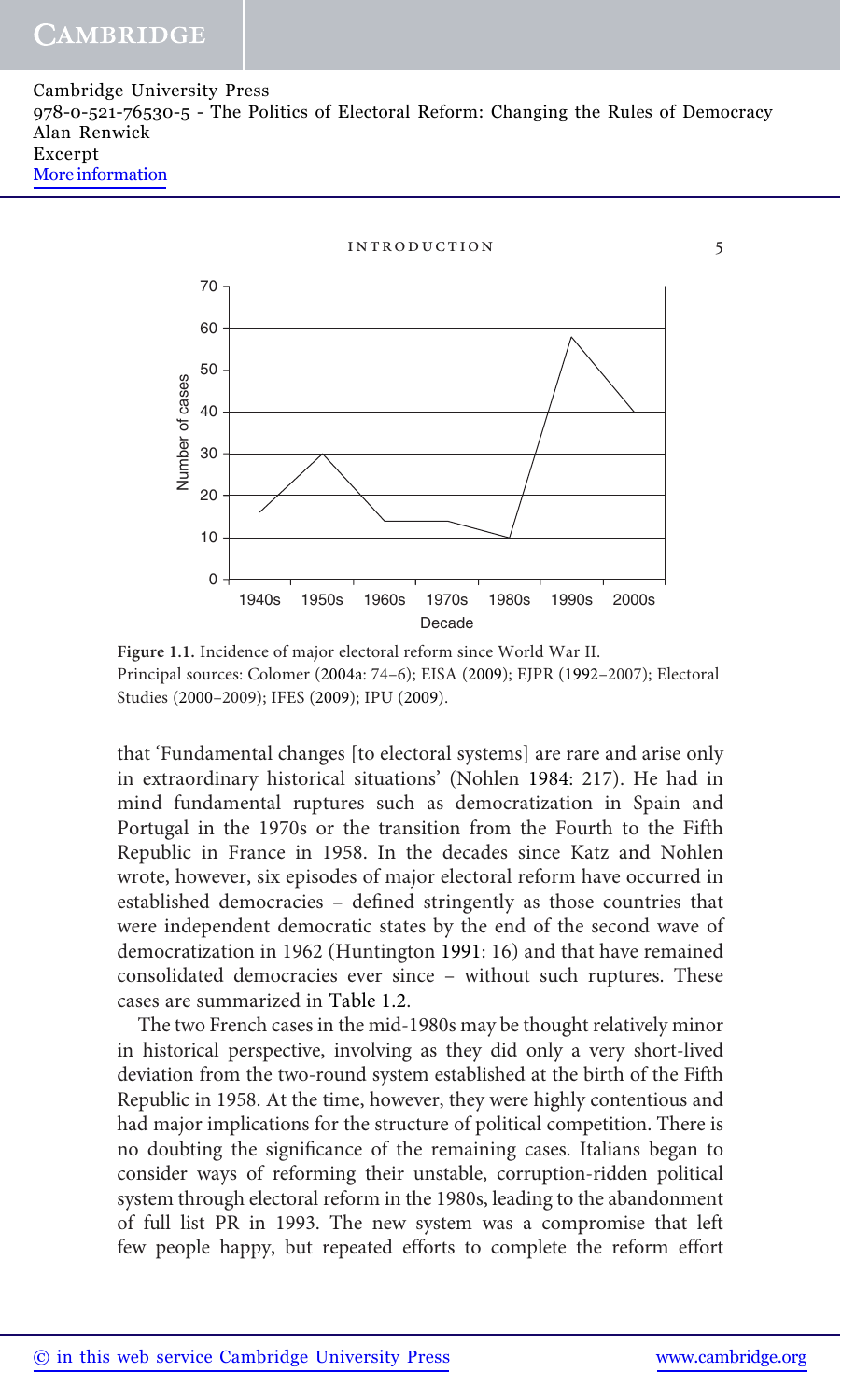## 6 introduction

| Country     | Year<br>enacted | Previous electoral system                                 | New electoral system                                      |  |
|-------------|-----------------|-----------------------------------------------------------|-----------------------------------------------------------|--|
| France      | 1985            | Two-round qualified<br>plurality                          | List proportional<br>representation                       |  |
| France      | 1986            | List proportional<br>representation                       | Two-round qualified<br>plurality                          |  |
| Italy       | 1993            | List proportional<br>representation                       | Mixed-member<br>majoritarian with<br>partial compensation |  |
| New Zealand | 1993            | Single-member plurality                                   | Mixed-member<br>proportional                              |  |
| Japan       | 1994            | Single non-transferable<br>vote                           | Mixed-member<br>majoritarian                              |  |
| Italy       | 2005            | Mixed-member<br>majoritarian with<br>partial compensation | Bonus-adjusted<br>proportional<br>representation          |  |

Table 1.2. Major electoral reforms in established democracies since 1980

throughout the remainder of the 1990s all failed. A significant reform was pushed through in 2005; but it was universally regarded as botched, and pressure for another change has remained high since. In Japan too, the need to tackle rampant corruption was one of the central goals of reform advocates. The unusual system of single non-transferable vote (SNTV) in multi-member districts that had been in place almost continuously since 1925 was widely seen as partly responsible for that corruption; it was hoped that its abolition would bring alternation of parties in power and more programmatic political debate. New Zealand's reform was perhaps the most momentous of all. Aside from brief use of a two-round system in 1908 and 1911, New Zealand had never deviated from plurality rule, and single-member plurality became universal there before even in the UK. In 1993, however, New Zealand broke all Westminster tradition. Not only did it adopt proportional representation: it also opted for a form of PR – MMP – never before used in the Westminster world. A country that previously had shown exceptional electoral system conservatism stepped decisively into the unknown.

In the chapters that follow, I conduct detailed analysis of electoral reform in these four countries – France, Italy, Japan, and New Zealand. In order to increase the size and diversity of the sample, I include not just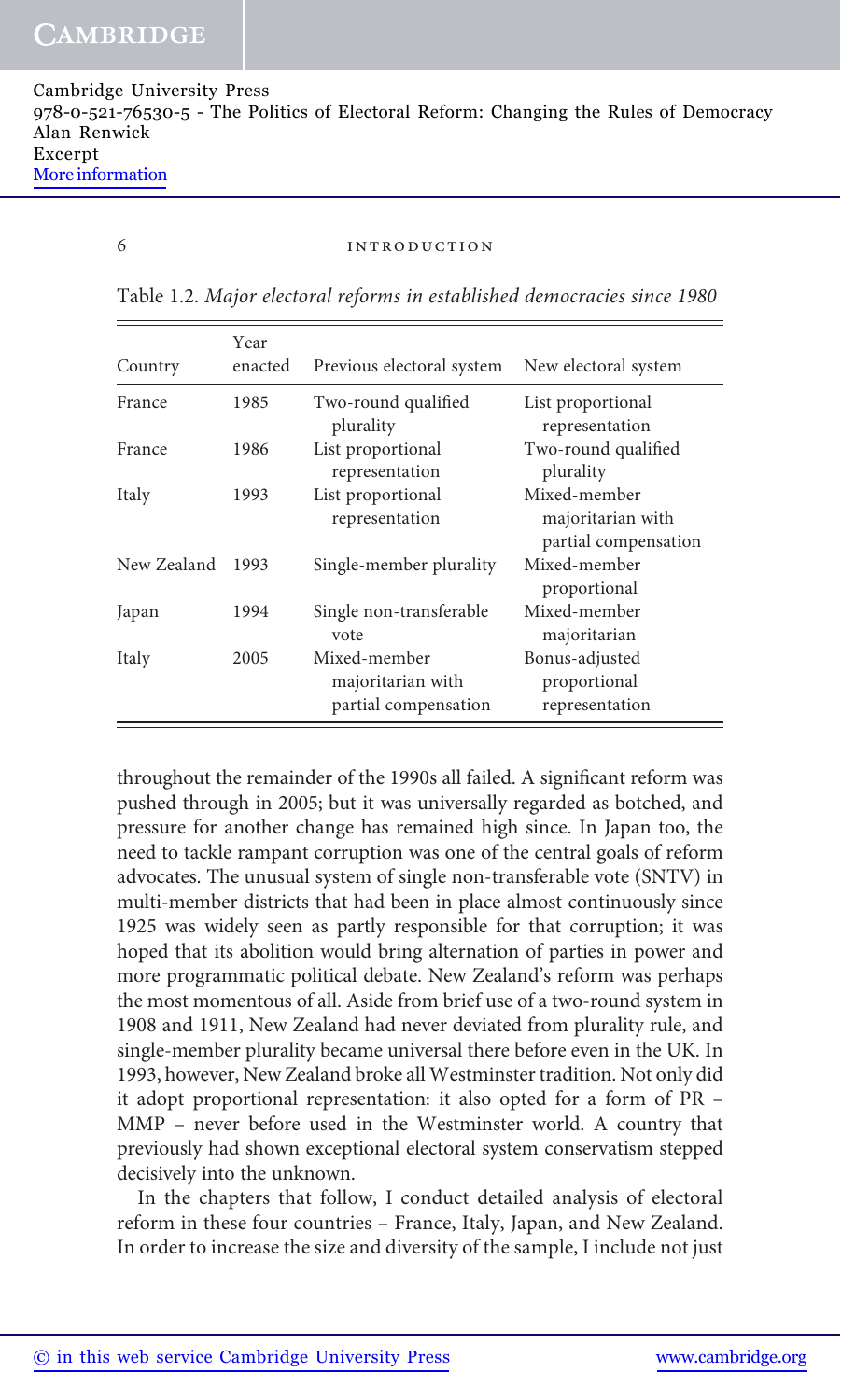## introduction 7

the six cases of reform since 1980, but all cases of major reform and of attempted but failed reform in these countries since 1945 – a sample that encompasses nineteen episodes in total. My primary method is comparative process tracing, through which mechanisms operating in these cases can be explored and patterns across them identified. My purpose is not just to illuminate these cases – though that is a worthy goal in itself – but also to develop comparative generalizations regarding the nature of reform processes, allowing answers to be developed to the questions about power, interests, values, and outcomes that were stated above.

Before I turn to the empirical study, however, an analytical framework is required. I pursue four main tasks in the remainder of this chapter. First, I consider existing analytical frameworks, arguing that, though they take us far, they do not give us all the tools needed to understand electoral reform. I propose that a revised framework must recognize two key points: that different electoral reform episodes come in quite different types that cannot readily be placed within a single model; and that various aspects of the complexity of each type must be grappled with if we are to derive all the understanding we can of processes and outcomes. Second, I address the first of these two points, considering what different types of electoral reform exist and which are particularly likely to be found among cases of major electoral reform in established democracies. Third, I lay out the terrain for the analysis of each reform type that will take up the bulk of the book. Each type comprises a variety of 'building blocks', concerning who is involved, what motivates them, how their motivations translate into preferences, and how those preferences translate into outcomes. I consider these in detail in Chapters 2 to 4, but I provide a brief outline here. Finally, I round off the chapter by pointing towards the conclusions I will reach on the three fundamental questions regarding electoral reform with which I began.

## Existing approaches to analysing electoral reform

Recent analysis of electoral system change has yielded two main theoretical perspectives regarding the reforms of recent decades. One – the power-maximization perspective – is specified most precisely by Benoit (2004), but also underlies the work of Boix (1999) and Colomer (2004a, 2005), among others. It assumes that politicians control the choice of electoral system and that they are motivated to maximize their power. The other, developed by Shugart (2001) and Shugart and Wattenberg (2001c), allows for a wider range of actors – in particular, including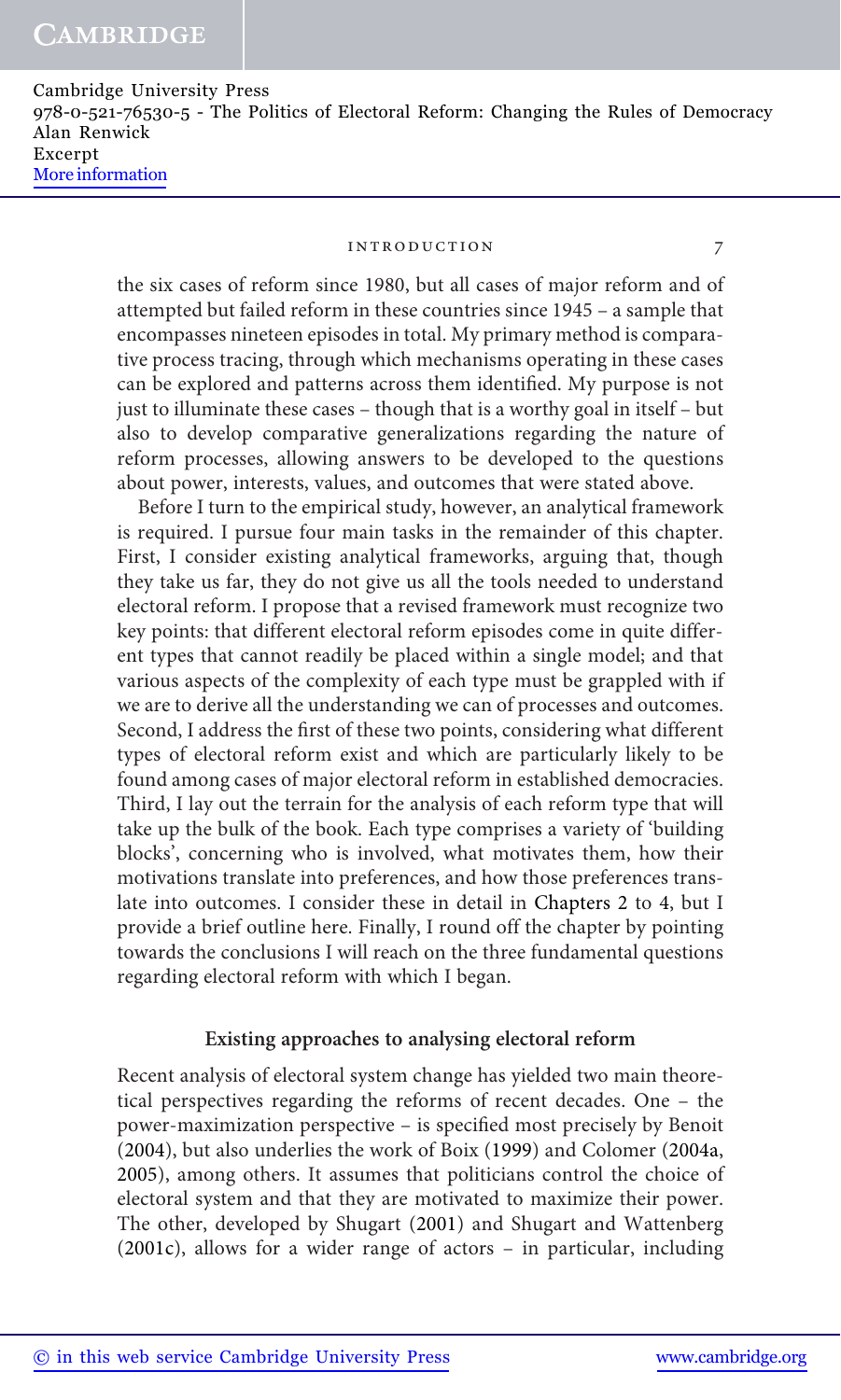8 **introduction** 

Table 1.3. Performance of the power-maximization and inherent/ contingent factors approaches in relation to major electoral reforms in established democracies

| Approach                           | 1985 | 1986 | 1993 | France France Italy New Zealand Japan<br>1993 | 1994 | Italy<br>2005 |
|------------------------------------|------|------|------|-----------------------------------------------|------|---------------|
| Power-maximization Y               |      |      |      | N                                             |      |               |
| Inherent and<br>contingent factors |      | N    |      |                                               |      |               |

Y: approach can interpret reform. N: approach cannot interpret reform.

ordinary citizens as well as politicians – and sees electoral reform as the product of a mix of inherent and contingent factors: the electoral system is vulnerable to reform where it occupies an inherently extreme position on either an inter- or an intra-party dimension; reform can then occur in response to specific instances of systemic failure.

Table 1.3 gives an initial assessment of the empirical performance of these two perspectives in relation to the six major electoral reforms since 1980 that were identified above. As is apparent, both approaches can explain some of the reforms, but not all. The power-maximization perspective can account for President François Mitterrand's decision in 1985 to replace France's two-round system with list PR: it was evident that his Socialist Party was going to lose the election due the following year, and the reform would limit the size of that loss. It can also explain the reversal of that decision by the victorious centre-right coalition led by Jacques Chirac in 1986: PR had diminished the size of the centre-right's majority; Chirac expected that restoration of the two-round system would make it easier to secure comfortable majorities in the future. And, with more effort, it can explain the Italian case of 2005 too: the reform enacted by the government of Silvio Berlusconi enhanced the coalition's expected seat share, but (as I shall argue in Chapter 6) did not maximize it; nevertheless, once a range of other considerations is taken into account, it in various ways advanced the power interests of all the parties that supported it. But the power-maximization account does not explain the three remaining reforms. In New Zealand, two large parties had long dominated politics and could expect their dominance to continue under the status quo; MMP, by contrast, would force them to compete with smaller rivals who would be likely to eat into their seat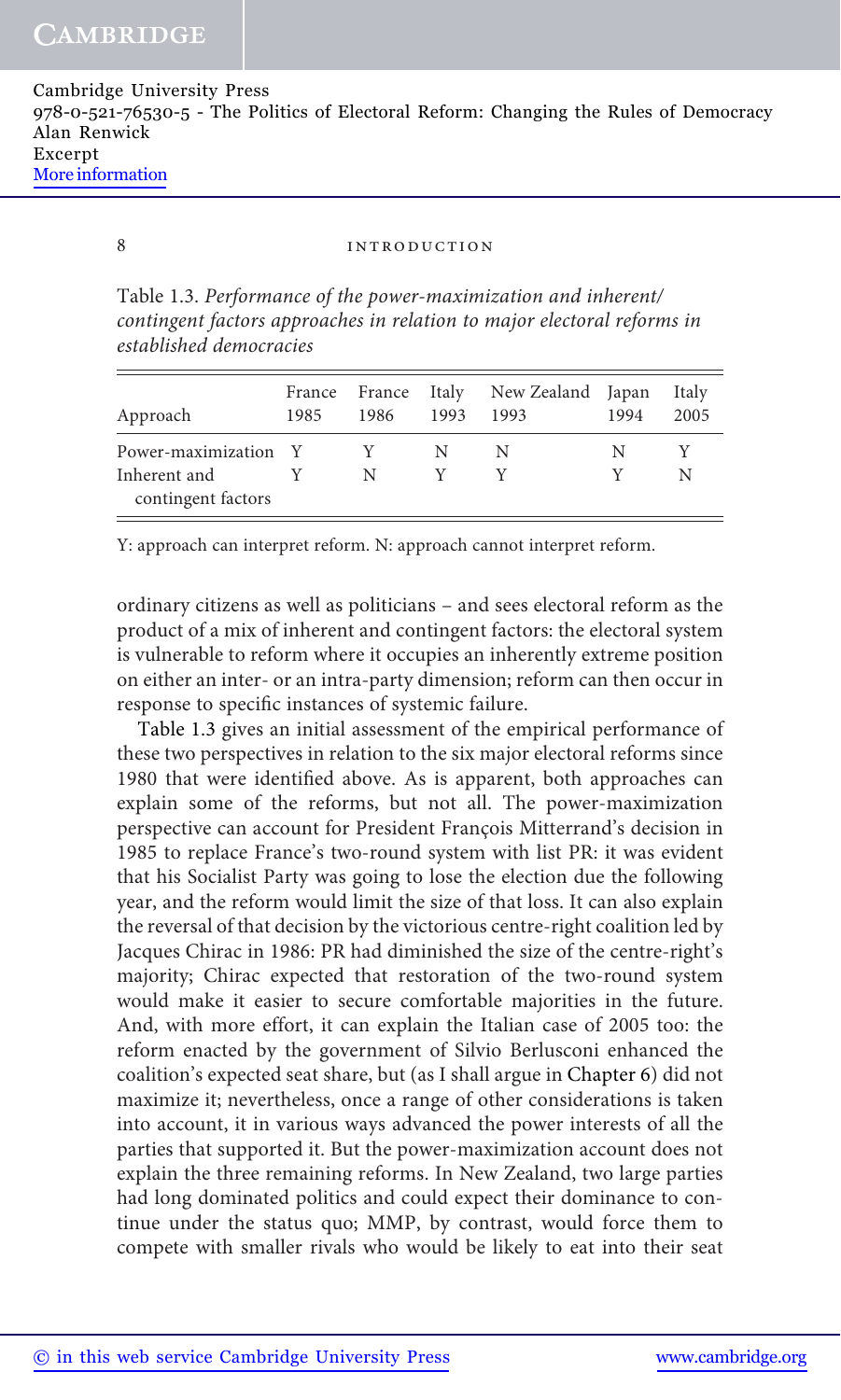## introduction 9

shares. In Italy in 1993, a shift away from proportional representation was enacted when the party system was going through enormous flux, with old parties vulnerable to collapse and new parties seeking to establish themselves – precisely the context where seat-maximizing parties would be most expected to want proportional rules. In Japan too, the system adopted in 1994 was slightly less proportional than the old (Gallagher 1998: 217), even though the party system had lately fragmented and several parties that contributed to the reform expected their capacity to win seats to be harmed.

The perspective developed by Shugart and Wattenberg, meanwhile, is well able to deal with the reforms in Italy, New Zealand, and Japan in 1993–1994: in each country, the electoral system prior to reform was 'extreme' in terms of Shugart's criteria (Shugart 2001: 43); and all three political systems were subject to severe systemic failures in the run-up to reform. Shugart also categorizes the French two-round system as extreme, and so the approach is compatible with its abandonment in 1985. But the approach cannot account for the return to the extremities in France in 1986, nor for the reform in Italy in 2005: in neither of these cases was the prevailing electoral system extreme.

Thus, each approach captures a significant part of the real-world story, but each leaves much to be explained. The value of the two approaches is not determined solely by their performance in this test. Nevertheless, there is clearly scope for further exploration.

A second reason for probing further is not revealed in Table 1.3: many aspects of the process of reform envisaged by each approach remain underexplored. In the case of the power-maximization approach, for example, the most clearly specified version is Benoit's model, which operationalizes power-maximization solely in terms of seat-maximization:

Electoral systems result from the collective choice of political parties linking institutional alternatives to electoral self-interest in the form of maximizing seat shares … A change in electoral institutions will occur when a political party or coalition of political parties supports an alternative which will bring it more seats than the status quo electoral system, and also has the power to effect through fiat that institutional alternative.

(Benoit 2004: 373–4)

Yet, as Benoit (2004: 367–8; 2007: 378–80) and others (e.g., Blau 2008: 63–5; Katz 2005: 61–2) have pointed out, even if politicians simply pursue power, power may mean multiple things and may be influenced by electoral system choices in many ways. Seats matter, but so, for